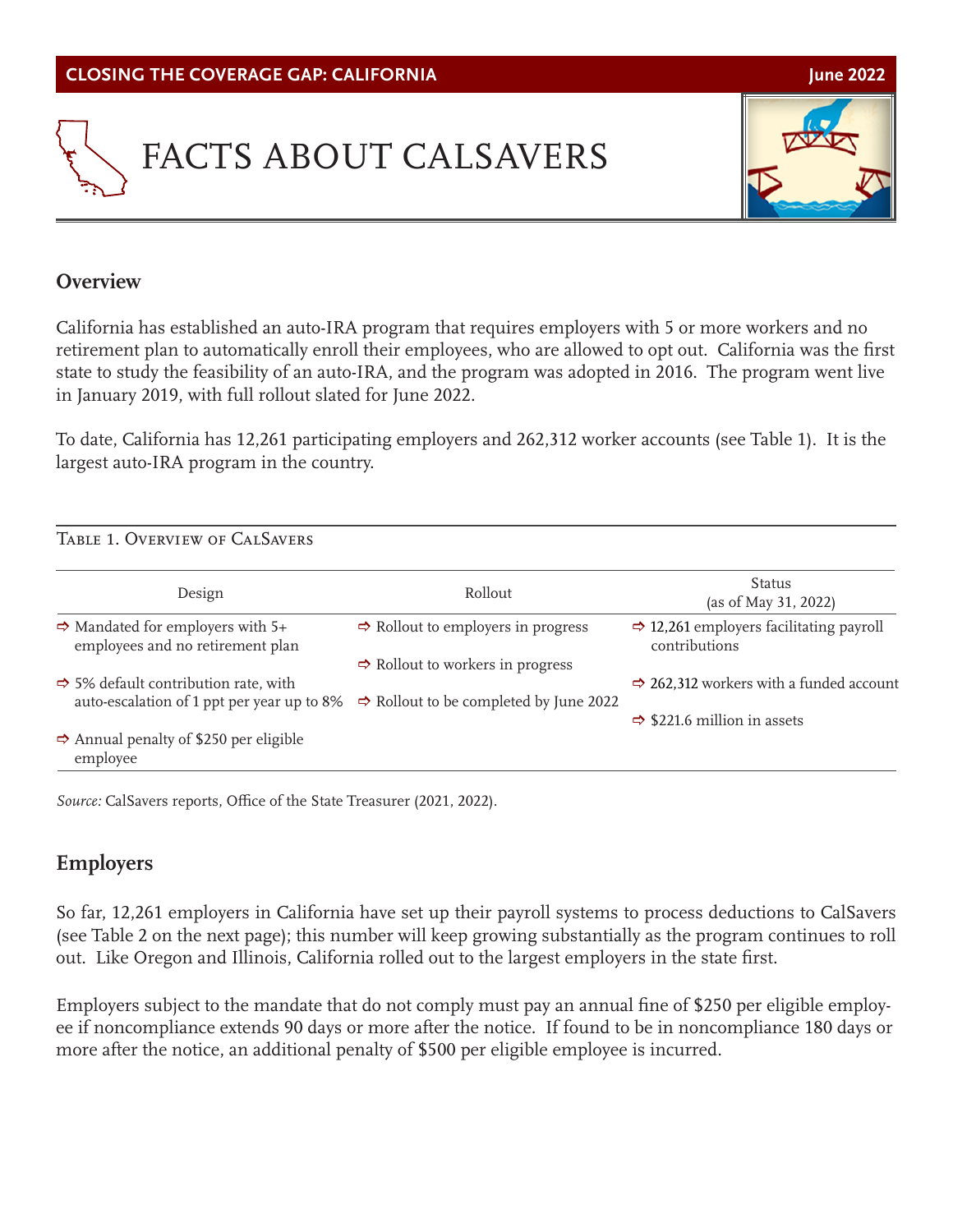#### Table 2. Number of CalSavers Employers with Payroll Set Up

| Quarter  | Employers |  |
|----------|-----------|--|
| 2021-Q3  | 5,929     |  |
| 2021-Q4  | 7,059     |  |
| 2022-Q1  | 9,635     |  |
| 2022-May | 12,261    |  |

*Source:* CalSavers reports, Office of the State Treasurer (2021, 2022).

#### **Employees**

To date, the number of employees with assets in CalSavers has reached 262,312. Given the early stage of the program, average account balances are modest. Contributions made in the first 30 days are invested in a money market fund; after that point, the account balance and future contributions are defaulted into a target-date fund. Only 33 percent of eligible workers have chosen to opt out of participating (see Table 3). CalSavers is also open to the self-employed and workers not covered under the mandate.

Table 3. Selected CalSavers Employee Outcomes

| Period   | Number of account<br>(with balances) | Average account<br>balance | Reported<br>opt-out rate <sup>a</sup> |
|----------|--------------------------------------|----------------------------|---------------------------------------|
| 2021-Q3  | 193,622                              | \$652                      | 30%                                   |
| 2021-Q4  | 217,892                              | 794                        | 30                                    |
| 2022-Q1  | 243,394                              | 841                        | 31                                    |
| 2022-May | 262,312                              | 845                        | 33                                    |

a The participation rate is not necessarily equal to one minus the opt-out rate. For more discussion on participation rates, see [Quinby et al. \(2019\)](https://crr.bc.edu/working-papers/participation-and-pre-retirement-withdrawals-in-oregons-auto-ira/). *Source:* CalSavers reports, Office of the State Treasurer (2021, 2022).

#### **Assets**

The program, which is intended to eventually become financially self-sufficient, had assets under management of \$221.6 million by the end of May 2022 (see Table 4 on the next page). To pay for its operating costs, CalSavers charges an annual fee of 0.83 percent to 0.95 percent (based on the investment option) on program assets.